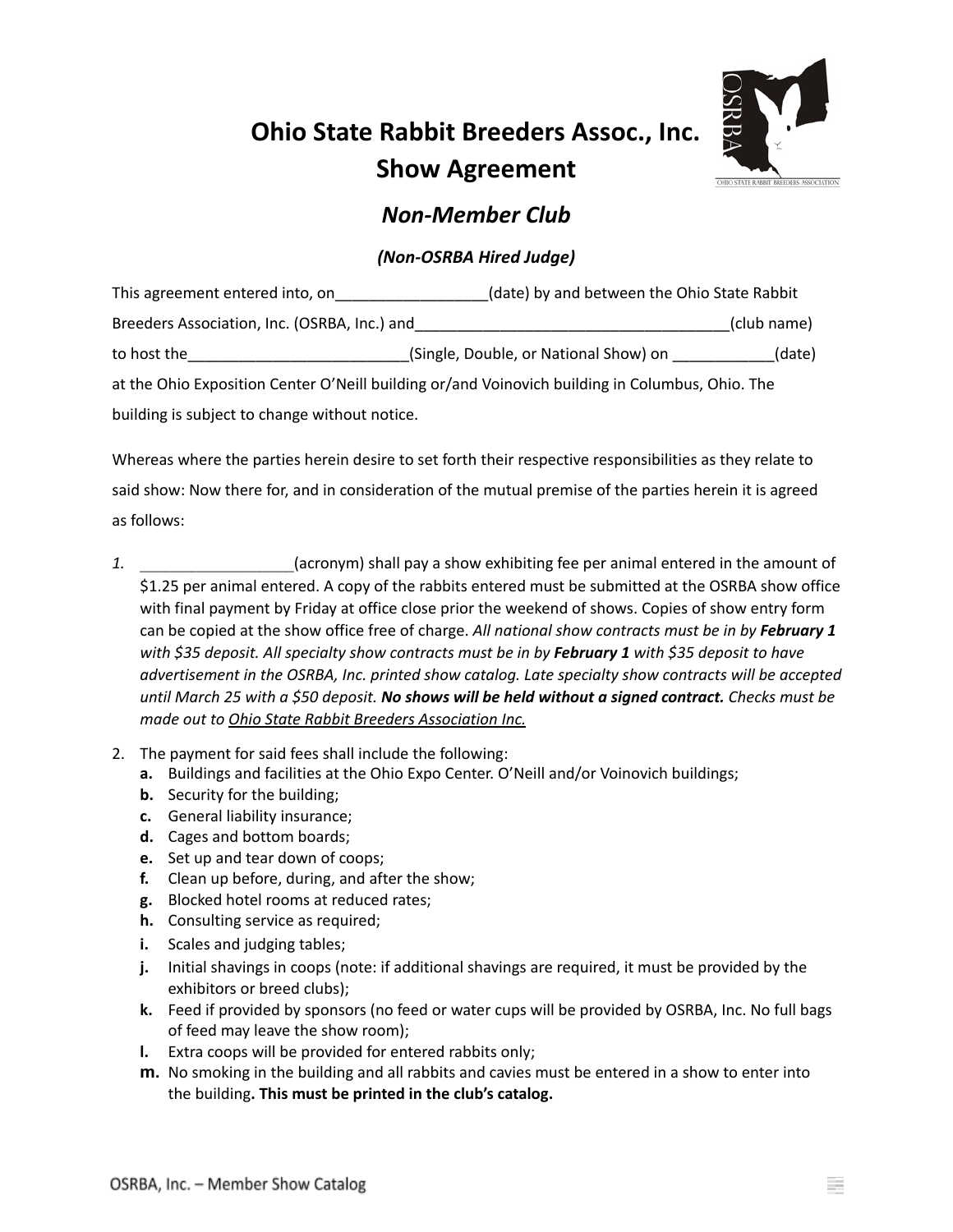

- 3. It shall be the responsibility of the (acronym) to provide the following:
- - **a.** Hosting the show with club personnel;
	- **b.** Provide and compensate judge for entire bid;
	- **c.** Show supplies;
	- **d.** Catalog;
	- **e.** ARBA and specialty breed sanctions;
	- **f.** Airport and other transportation of exhibitors, judges, and animals.

Additional Information:

- 1. Club booth cost will be provided on booth contracts. Booth space is 8'x10'. There will be 1 table and 2 chairs provided. No side drapes or table covers provided. Any drapes must be flame retardant.
- 2. All rabbits entered must be cooped. All aisle and doors must be kept clear of carriers and equipment. **This must be printed in the show catalog**.
- 3. No other animals allowed in the building other than rabbits and cavies that are entered in a show, except service dogs.
- 4. \_\_\_\_\_\_\_\_\_\_\_\_\_\_\_\_\_\_\_\_\_(acronym) hereby releases and discharges OSRBA, Inc. officers, directors, show committee, from all rights, and claims, and actions which the \_\_\_\_\_\_\_\_\_\_\_\_\_\_\_\_\_\_\_\_\_ (acronym) and its successors now have or may have after signing this agreement arising out of the contract and any and all other aspects as is related to National, Regional, and State Specialty Show(s).
- 5. Parking passes can be purchased at \$5.00 daily and \$14.00 weekend pass at the entrance gate. The fee is subject to change without notice.
- 6. Camping permits can be purchased at the gate with full service electric, water, and sewage. Subject to first come first serve.
- 7. The animal reservation and arrangement must be coordinated with the General Chairman of OSRBA, Inc. by March 1 of the show year.
- 8. No animals in the showroom before Friday at noon.
- *9. National shows are limited to Saturday of the weekend and any specialty in conjunction may be held on Sunday. Club specialty shows (not in conjunction with a National show) can be held Saturday and Sunday but limited to one specialty a day. OSRBA specialties will be held Saturday and Sunday for breeds as numbers warrant.*
- 10. **Any payment to judges by the club will not be subtracted from payment owed to OSRBA .**

This agreement constitutes the entire agreements of the parties and supersedes and prior understanding or written or oral agreement between parties respecting its subject matter.